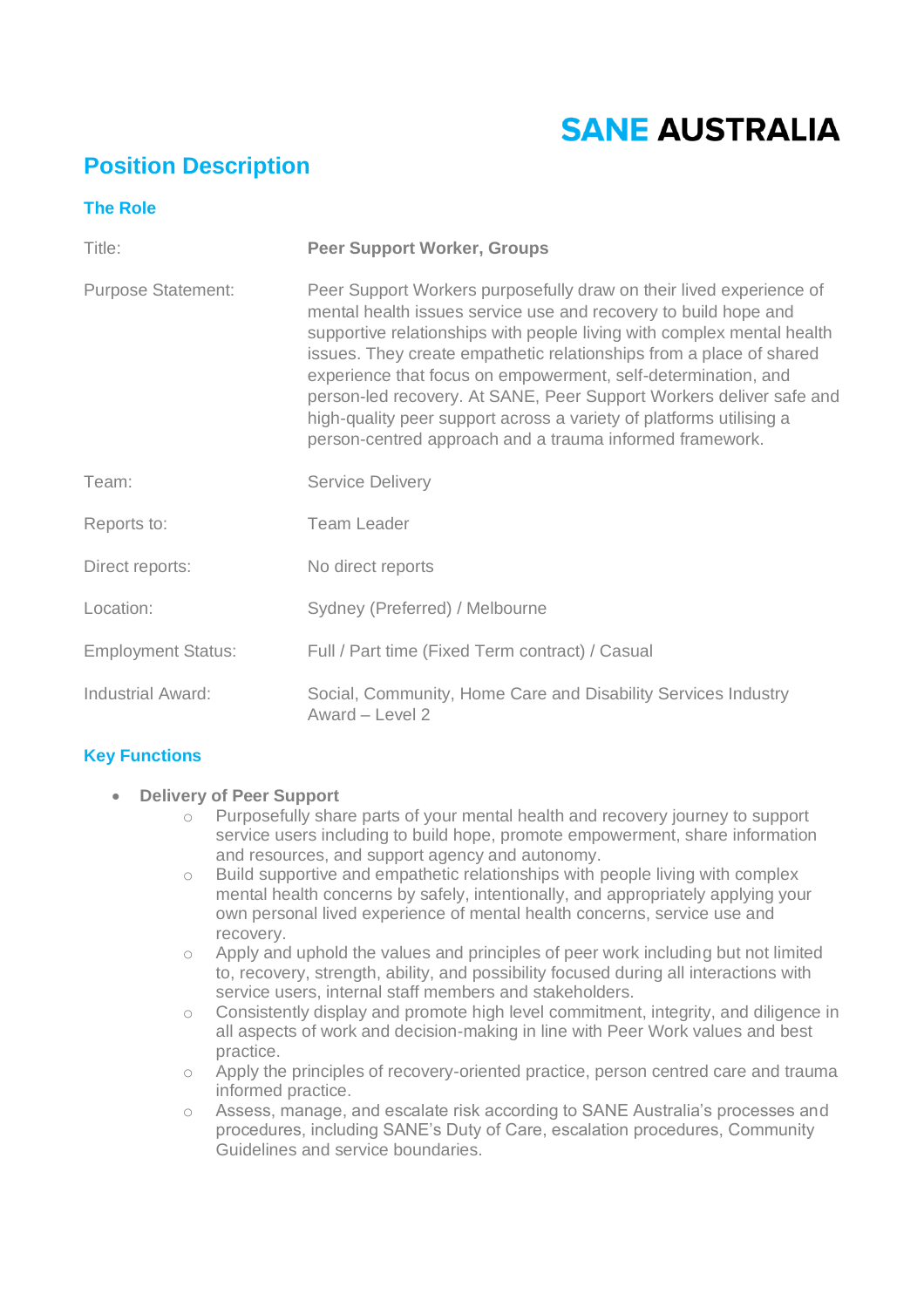- o Support service users to develop individual recovery plans using the CHIME Recovery Model, support plans and person-led care plans which incorporate their self-identified recovery goals, individualised needs, aspirations and strengths.
- o Apply effective written and verbal communications skills to deliver peer support online across SANE Service Delivery Programs.
- o Document accurate and thorough case notes & incident reports around encounters with service users.
- o Maintain accurate and timely records of contacts and other activities utilising Salesforce, Microsoft Office, The SANE Forums and SharePoint.
- o Demonstrate the ability to be mindful about your own perspectives, values and beliefs and how this may influence your relationship with service users
- o Uphold ethical guidelines and professional standards including self-care responsibilities, professional boundaries, and service boundaries in collaboration with your manager
- o Provide peer support across a range of digital health platforms and programs as needed.

| <b>Delivery of Peer Support - Groups</b> |                                                                                                                                                                                                                                                                                                                                                                                                                                                                                                                                                                                                                                                                              |     |  |  |
|------------------------------------------|------------------------------------------------------------------------------------------------------------------------------------------------------------------------------------------------------------------------------------------------------------------------------------------------------------------------------------------------------------------------------------------------------------------------------------------------------------------------------------------------------------------------------------------------------------------------------------------------------------------------------------------------------------------------------|-----|--|--|
| Online<br>Peer<br>Groups                 | Develop, implement and facilitate Online Peer Group discussions on<br>$\circ$<br>SANE chat platform.<br>Work in collaboration with peer workers to develop a conducive<br>$\circ$<br>discussion guide based on CHIME recovery principles to facilitate<br>safe discussions.<br>Research and come up with topics that are trending in the digital<br>$\circ$<br>mental health space.<br>$\circ$ Provide a space for empathy, validation and support to participants<br>that join the OPG.<br>Practice professional peer support boundaries by ensuring that every<br>$\bigcirc$<br>participant feels welcomed and safe enough to participate and<br>develop self-care skills. | 70% |  |  |
|                                          | Ability to manage any potential power dynamics or "helper-helpee"<br>$\bigcirc$<br>behaviour that may develop during the OPG discussions.<br>o Facilitate the group.                                                                                                                                                                                                                                                                                                                                                                                                                                                                                                         |     |  |  |
| Topic<br>Tuesdays                        | Develop and implement Topic Tuesday discussions; live, facilitated<br>$\circ$<br>events with a guest/expert on the SANE Forums.<br>Collaborate with marketing, social media, Peer Ambassador and<br>$\circ$<br>Forums Partnership Co-ordinator to source guests and promote<br>groups and events.<br>$\circ$ Provide updates and content to the Team Leader or Manager $-$<br>Groups and Events to include in the fortnightly newsletter for events<br>and groups.<br>Work collaboratively with the Forums Peer Support Workers to<br>$\circ$<br>source topic ideas and guests based on community trends and topic<br>recommendations.                                       |     |  |  |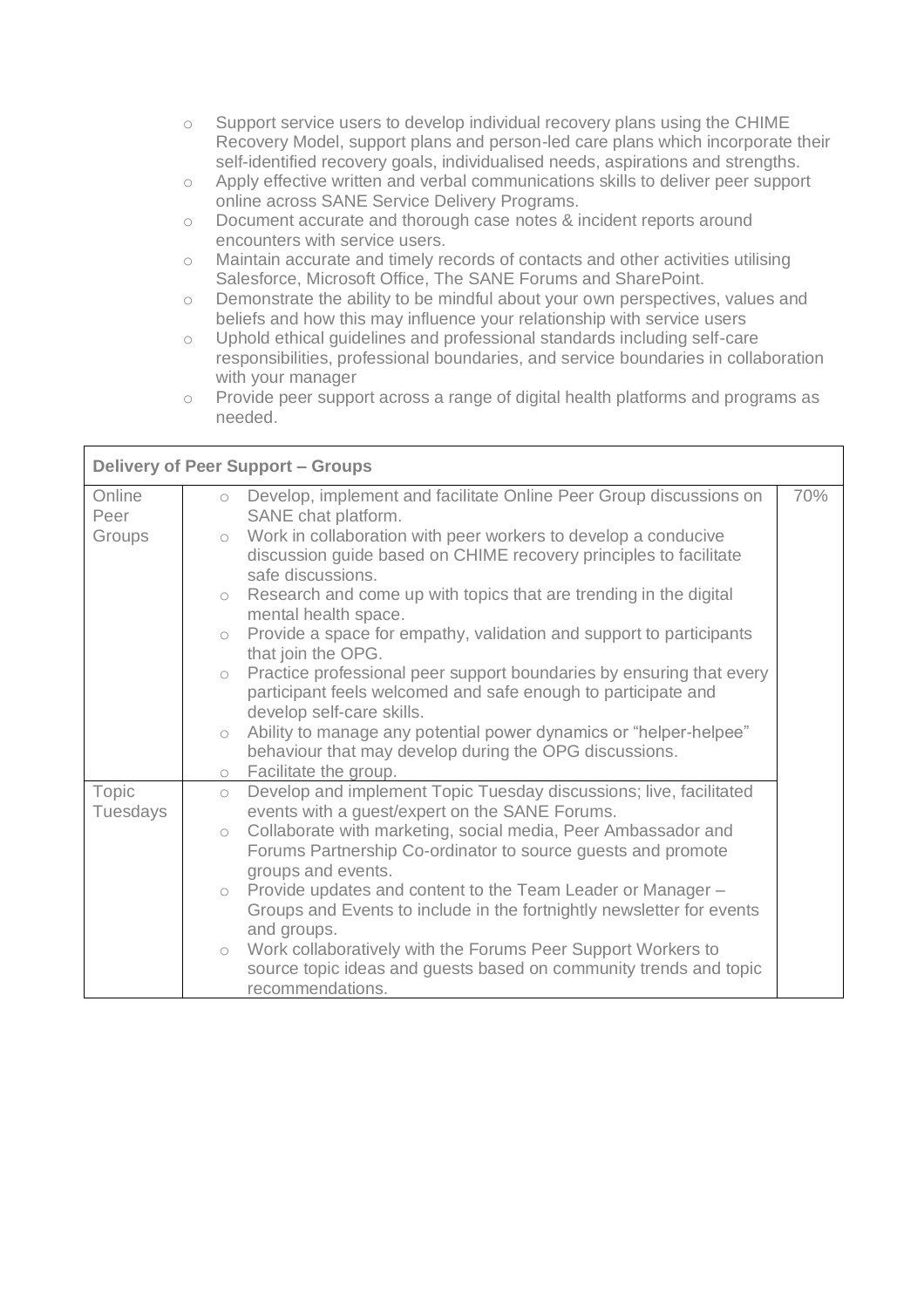| <b>Delivery of Peer Support - Forums</b> |                          |                                                                                                                            |     |  |  |
|------------------------------------------|--------------------------|----------------------------------------------------------------------------------------------------------------------------|-----|--|--|
| Moderation                               | $\circ$                  | Deliver peer support across the SANE Forums by replying to posts                                                           | 30% |  |  |
|                                          |                          | made by SANE Forum Members<br>Moderate the SANE Forums in shifts between our service hours of                              |     |  |  |
|                                          | $\circ$                  | 10am and 10pm to ensure that posts made are safe, respectful and                                                           |     |  |  |
|                                          |                          | supportive, and in line with SANE's Community Guidelines.                                                                  |     |  |  |
|                                          | $\circ$                  | Respond to Forums questions, provide guidance and respond to                                                               |     |  |  |
|                                          |                          | feedback about the SANE Forums service                                                                                     |     |  |  |
|                                          | $\bigcirc$<br>$\bigcirc$ | Support the Team Leader to respond to complaints and feedback.<br>Support the Team Leader to develop support plans, member |     |  |  |
|                                          |                          | management plans, and manage member accounts.                                                                              |     |  |  |
| Community                                | $\circ$                  | Facilitate strong community relationships and mutual connections                                                           |     |  |  |
| <b>Building</b>                          |                          | between members based on peer support principles                                                                           |     |  |  |
|                                          | $\circ$                  | Contribute to the development and delivery of an activity and<br>content calendar, and community building schedule         |     |  |  |
|                                          | $\circ$                  | Develop discussion and topic spaces for members to connect and                                                             |     |  |  |
|                                          |                          | share experiences                                                                                                          |     |  |  |
|                                          | $\circ$                  | Identify themes in discussions within the community, and identify                                                          |     |  |  |
|                                          |                          | changing community needs                                                                                                   |     |  |  |
|                                          | $\circ$                  | Contribute to key growth, engagement or community development                                                              |     |  |  |
|                                          | $\circ$                  | projects/tasks/initiatives.<br>Support and contribute to quality improvement projects across the                           |     |  |  |
|                                          |                          | forums                                                                                                                     |     |  |  |
| Volunteers                               | $\circ$                  | Support the Team Leader and Manager- Groups and Community to                                                               |     |  |  |
| and culture                              |                          | co-ordinate and implemented a volunteer Community Guide                                                                    |     |  |  |
|                                          |                          | Program in the forums that aims to develop the peer support skills<br>of members of the community                          |     |  |  |
|                                          | $\circ$                  | Provide day to day operational support, debriefing and                                                                     |     |  |  |
|                                          |                          | development goals for a small group of Community Guides that you                                                           |     |  |  |
|                                          |                          | are the key contact for                                                                                                    |     |  |  |
|                                          | $\circ$                  | Support bi-annual recruitment of Community Guides, onboarding,                                                             |     |  |  |
|                                          |                          | development and offboarding.                                                                                               |     |  |  |

### • **Working within a team**

- o Work collaboratively across the multi-disciplinary Services team to deliver high quality, safe and recovery oriented mental health services.
- o Work within SANE's Duty of Care and service boundaries.
- o Contribute to reflective practice, supervision, and other development opportunities within the team.
- $\circ$  Seek support and supervision to develop practice when there are challenges or complex situations arise in the workplace and uses initiative and problem-solving skills.
- o Work collaboratively to improve service delivery, by contributing to discussions that promote and empower lived experience voices and perspectives, needs of service users and build capacity of the service to provide recovery oriented and self-led recovery.
- $\circ$  Work collaboratively with other staff to improve understanding of personal recovery and build capacity to provide recovery-oriented mental health services.
- o Proactively represent the Lived Experience Workforce by maintaining professionalism in line with SANE's Code of Conduct
- o Support the Service Team's delivery of SANE's goals, KPIs, mission and strategy
- o Take an active role in your professional development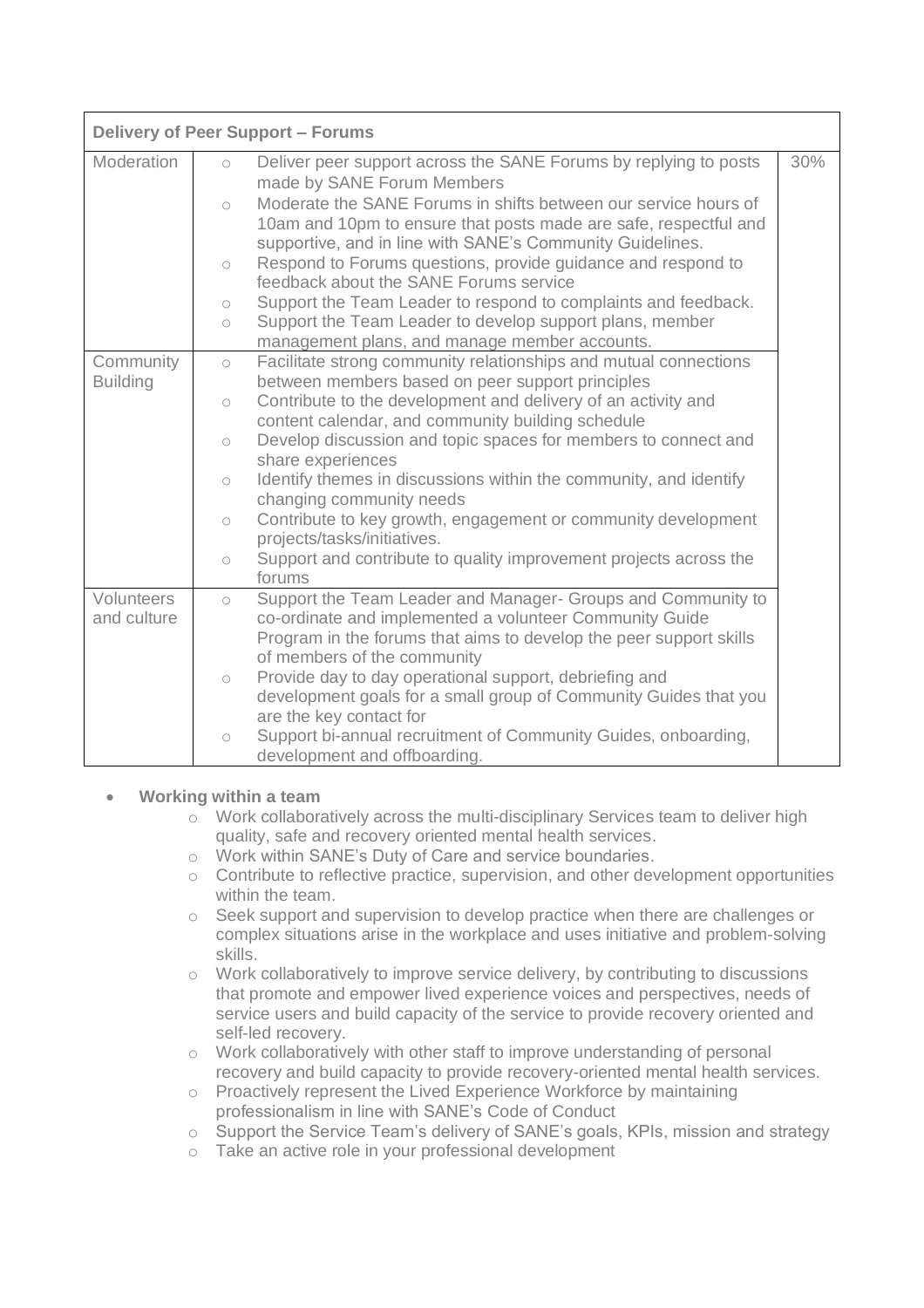- o Reflect and utilise feedback/discussions to apply self-reflection skills whilst supporting participants to ensure best practice.
- o Actively contribute to all team and individual meetings across the organisation, utilising lived experience perspectives when appropriate to support decision making, day to day operations and your work plan.
- **Quality and Safety** 
	- o Create, maintain, and foster a safe and mentally healthy workplace at all times.
	- o Maintain compliance in relation to information security standards and relevant compliance frameworks.
- **People and Culture** 
	- o Embrace the SANE Australia values and behaviours in everything you do.
	- o Maintain respectful relationships and communications with all SANE Australia team members, partners and supporters.
	- o Value the strengths of team members, partners and supporters, and contributing to an environment where all strengths are valued.
	- o Adhere to SANE's policies and procedures.
	- o Uphold principles of privacy and confidentiality in line with SANE's policies to ensure people accessing services and others are treated fairly and with mutual respect and understanding.

### **Key Relationships:**

 $\circ$  N/A

#### **Essential - Key Selection Criteria:**

- **Skills and Expertise:**
	- o Personal lived experience of mental health concerns, service use and recovery, and a willingness to share your story purposefully to support the mental health of others
	- o Understanding of peer work principles and application of best practice peer support
	- o Experience facilitating groups in telephone based or online environments
	- o Experience working with people living with complex mental concerns, friends/family and carers, (including people living with a mental health issue and an intellectual disability, and Autistic people who have mental health issues).
	- o Understanding of peer support principles and values, and how they are applied in practice to approve the mental health outcomes for people living with complex mental health concerns
	- o Highly developed written and verbal communication
	- o High level of resilience to fulfill the demands of the role
	- $\circ$  Demonstrable ability and experience working independently and within a team time management skills, ability to multi-task and prioritise work.
	- o Flexible and adaptable to work across a diverse range of online service settings, tasks and responsibilities

#### • **Qualification and Experience**

- o 2 years experience in Mental Health Peer Work, peer facilitation or lived experience workforce roles.
- o A minimum Certificate IV in Mental Health Peer Work, Mental Health, Community Work, Welfare or currently working towards a higher relevant qualification.